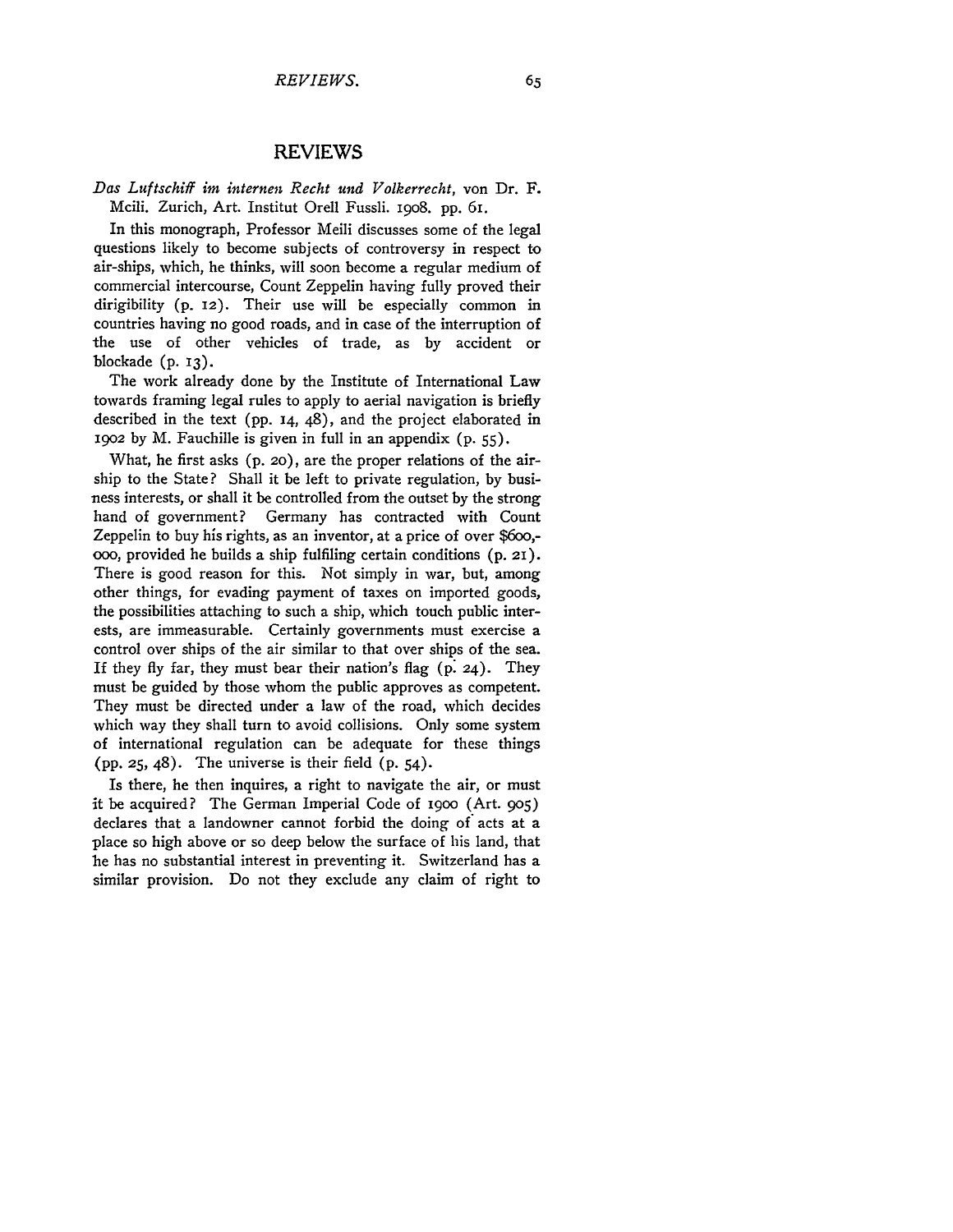debar an air-ship from sailing over a man's land so high that he cannot be affected by it? (p. **27).**

And as to crimes committed on the ship: Shall they be justiciable only before the courts of the nation to which it belongs, as Fauchille and Grumwald contend (p. 37), or is there a *lex loci* that should govern? And shall crimes against the ship or those upon it be the subject of special provision? The project of a Swiss criminal code, published in 1903, declares that whoever intentionally so endangers the prosecution of a voyage or of an air-ship voyage *(Luftschiffahrt)* that thereby human life is put in peril, shall be imprisoned. Should not (pp. **40, 41,** note) offenses injuring the goods on board or the ship itself be also punished?

These are only a few of the questions discussed. The author writes with force and spirit, and by the use of full-faced type makes it plain what points he deems of capital importance.

*S.E.B.*

*Negotiable Instruments Law.* **By** John **J.** Crawford, New York. Baker, Voorhis Co. **1908. pp.** 212.

This is the third edition of the book, the second edition having been published in 1902. It follows the style and arrangement of the previous editions by giving each section of the Negotiable Instruments Law with copious notes. As Mr. Crawford was the draftsman of the original New York act, we can find none better to edit such a work. The author has preserved all of his original annotations as in the previous editions. These are not merely a digest and compilation of cases, but the decisions and other sources from which the various provisions of the statute are drawn. The author has compiled a table of the corresponding sections of the statute in the different states, which is helpful for references. Mr. Crawford has carefully pointed out the changes which have been made in the law since it was first enacted, so as to bring it up to date. He has cited upwards of two hundred new cases in which the statute has been construed and applied. It is needless to say that this edition will be welcomed by the members of the New York Bar as well as the profession in those states where the Negotiable Instruments Law has been enacted, because the act being substantially the same in the majority of the states, the decisions in another state are or great weight.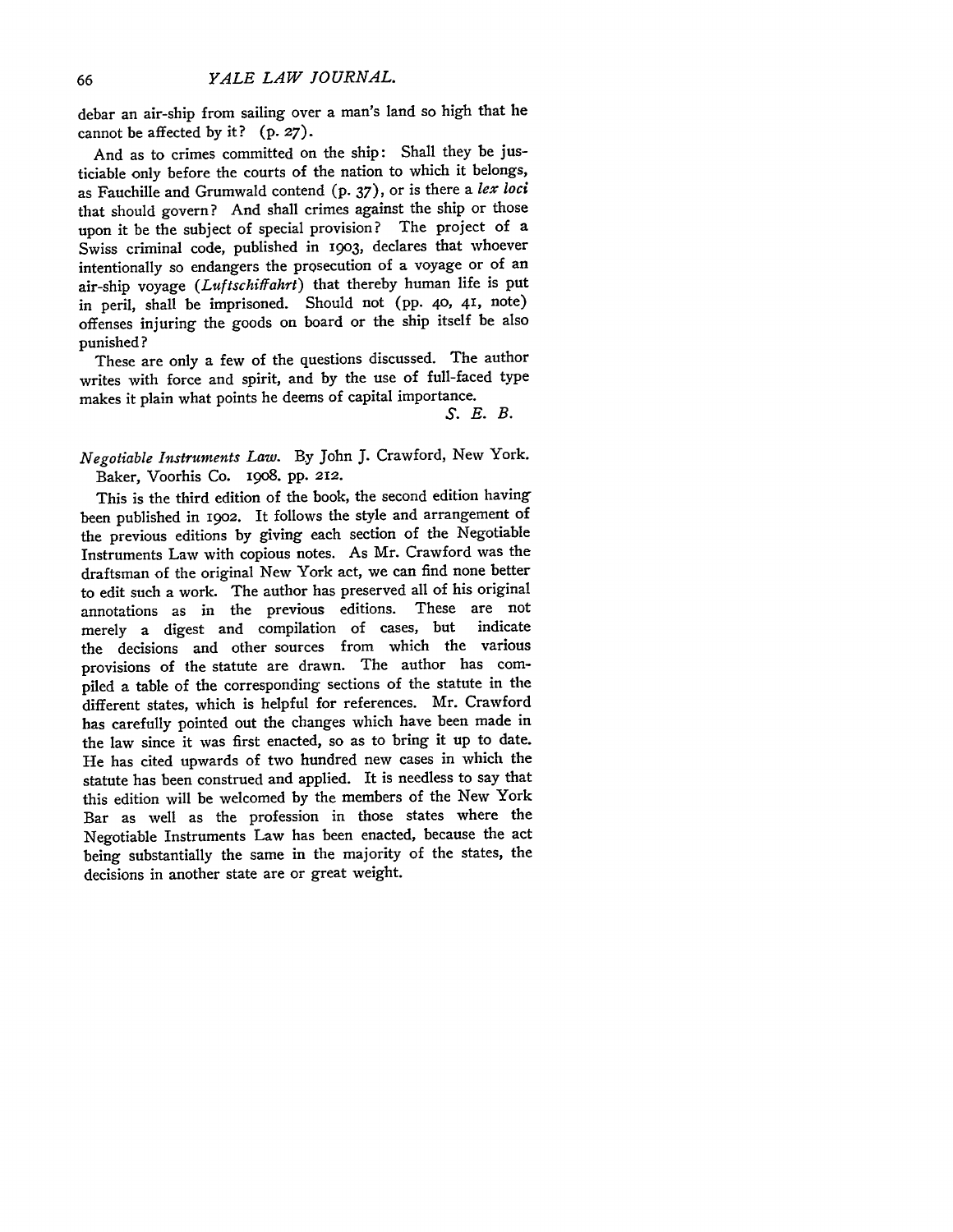The book will serve as a valuable compendium of the law to date. *H. J. C.* 

*The Treaty Power Under the Constitution of the United States.* **By** Robert T. Devlin. San Francisco. Bancroft-Whitney Co. 19o8. pp. LXX, 864.

The author of this volume informs us in his preface that it was his original intention "to consider only the questions arising under **. .** the treaty clauses of the Constitution," but that he finally concluded to treat "of many questions of a cognate nature to which these clauses give rise." These quotations will serve to indicate a looseness of expression and awkwardness of both diction and style which characterize the book. How do questions arising under the clauses named differ from those of a cognate nature to which the clauses give rise? To cite but one more instance of these defects, he observes (Sec. 241, note) that "State laws in conflict with a treaty are not so much void as they are suspended and controlled during the life of the treaty." Are they then void or in suspense? And why is "they are" inserted where it does not seem to feel at home?

The book will serve as a convenient digest of the American judicial decisions upon the subject up to the date of publication. It contains little in the nature of original work. Frequent quotations are made by the writer from the treatises of his recent predecessors in the same field, Butler and Crandall, which are justly treated as authorities for the positions which they take.

It is evident that this volume was prepared in great haste. It contains repetitions which are quite inexcusable. Thus, in a note to Sec. 63, the author quotes at length from a letter written by Henry Clay, as Secretary of State, in 1825; and in Sec. 64 he inserts the identical quotation again, which fills more than a solid page of text. So nearly half of page 65 is occupied by a quotation from Crandall's "Treaties, Their Making and Enforcement," which had been fully given on page 6o.

The author states it as the present English rule (Sec. 444) that foreign judgments are conclusive where the record shows due service of process on the defendant and that he had the opportunity of appearing and contesting the plaintiff's clains. This is far from true; but the error is of the less consequence as it is found pitched into the middle of a chapter treating mainly of consuls, and relates to a subject the connection of which with any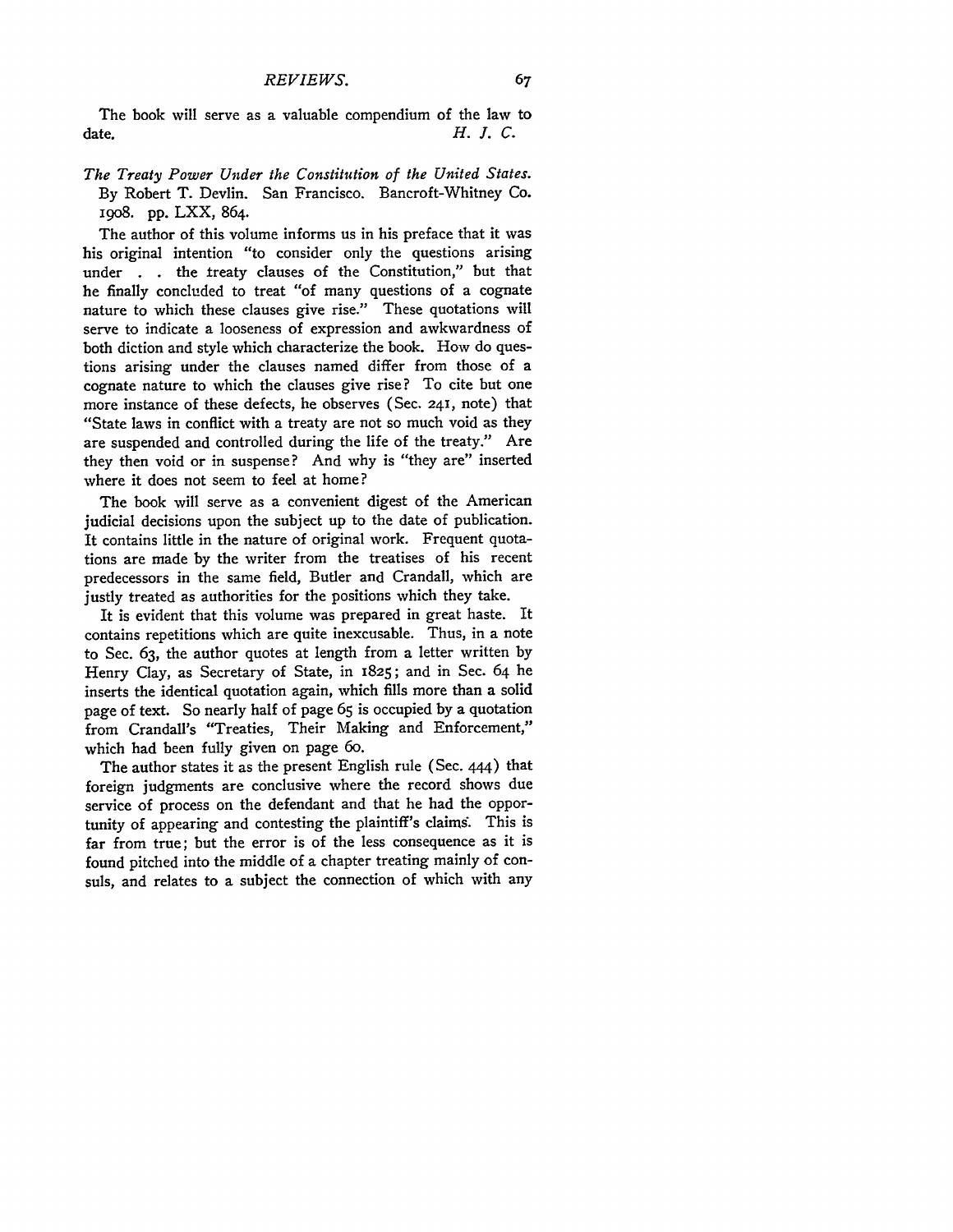treaties which the United States have ever negotiated is rather tenuous. In a preceding section (435) we find an equally unguarded assertion that "a decree by which a marriage is dissolved or confirmed" is universally treated as valid. It is hardly necessary to say that *Haddock v. Haddock*, 201 U. S. 562, is not cited as an authority on this point, nor indeed is it mentioned in the volume at all.

The book is sadly lacking in proportion. To the single incident of the exclusion of Japanese children from the ordinary public schools in San Francisco, forty-eight pages are devoted; some twenty of them being given to a *verbatim* report of a speech by one of the California senators in the Senate of the United States.

The most valuable chapter, and that on which the most pains seems to have been expended, is that (Chap. XV) as to the responsibility of government for mob violence. While its bearing on the treaty-making power is rather remote, this subject is of pressing and practical concern to the whole country, and in its historical aspect is treated with fullness and care, except that no reference is made to the action of the American Bar Association<br>in regard to the proper Federal legislation.  $S. E. B.$ in regard to the proper Federal legislation.

## *Joyce on Indictments.* **By** Howard C. Joyce. New York, Matthew Bender & Co. **19o8. pp.** ioo8.

The publication of this new treatise covering the law relating to the finding, requisities and sufficiency of indictments has put into the hands of that branch of the profession practicing criminal law a most valuable and practical work, treating, so it seems, of all the common, constitutional and statutory law in any way pertaining to the subject. Surely the author was justified in saying in his preface: "The accomplishment of this purpose has required a vast amount of labor," for it shows tremendous research both in subject matter and citations.

The arrangement of citations according to states is **by** far the best yet devised in order to make the volume useful in any and every state in the Union and the use of heavy print for the name of the state will no doubt be appreciated **by** the busy practitioner.

The volume concludes with a most exhaustive and complete set of forms and as stated in the preface, they are with few exceptions "those which have either received judicial approval in cases in which the question of their sufficiency has been before the court